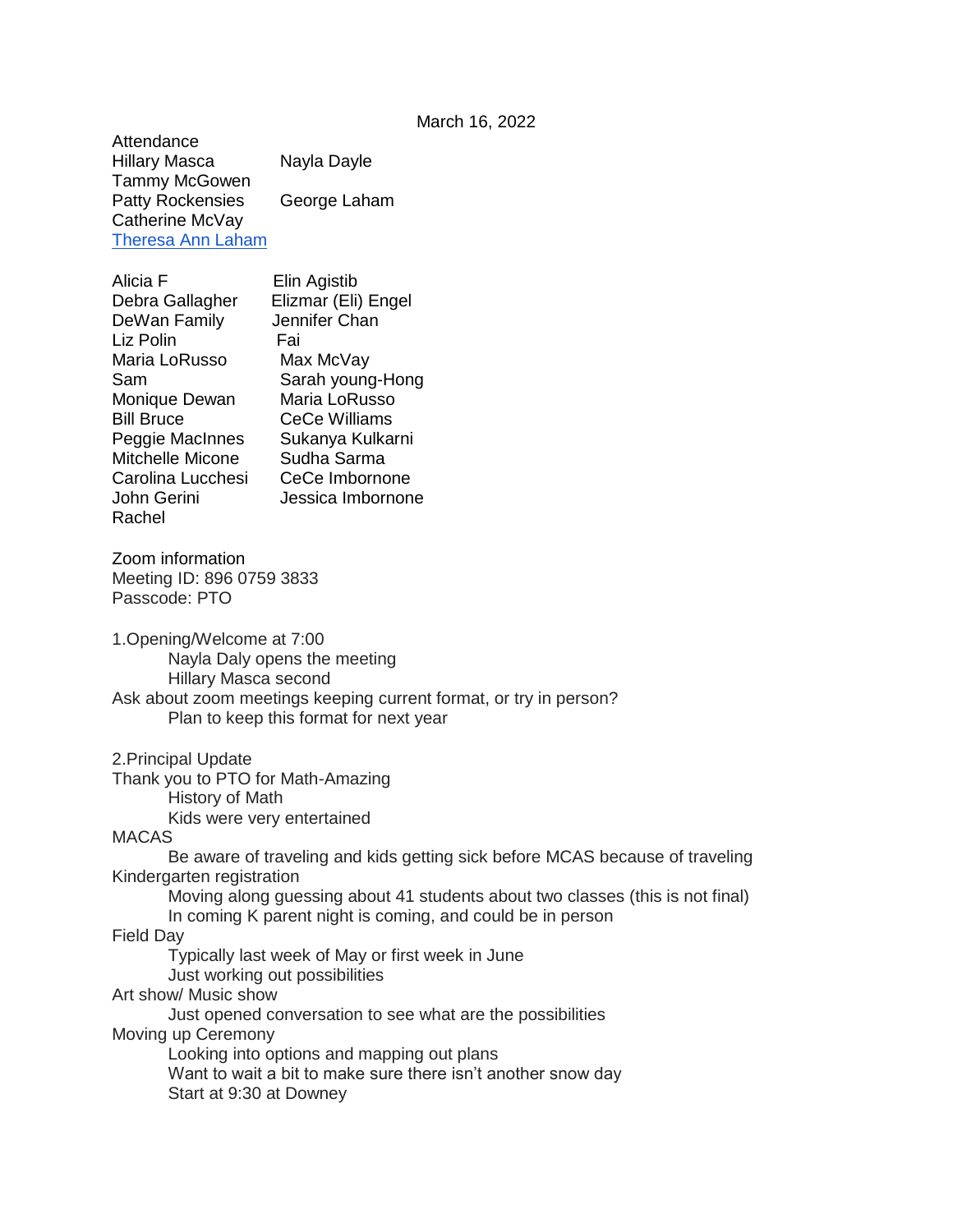Grade 5 meeting coming up

Wednesday Mar 23, 2022

Will be a zoom meeting

PTO bought towels for the 5th grade moving up

-- 5th grade events/yearbook letter questions

Jen Killaway

Will be using an online format where families are encouraged to add photos and edit a page just for their child

3.Teacher Update (Mrs Crowley)

Thank you for the books from book fair Math-Amazing was a wonderful hour of math learning and the students really enjoyed Music staff said thankyou for stickers and magnets Kindergarten thankful for donation as well

4. Board Survey Results and Openings for Next Year

11 grade level reps Thank you for filling out the questions for openings for the 2022-2023 school year There are opening across all areas

5. SEPAC Update: Spring Parent Meet & Greet event this Sunday the 20th from 2:00-4:00pm at the Sheehan Playground.

informal place to chat with other SEPAC parents kids welcome

March 29 will be an in person event more information to come

## 6. Treasurer's Update

Got apparel check Got wreath check Got restaurant fundraisers checks All these suppling funds for covering spring events

## 7. Book Fair Update

Massively successful event! Thank you Catherine McVay who ran the event Fund over \$400 of book request for classroom supplies Raised \$2000 for PTO About \$600 on online funds that can be spent by teachers for future purchase. Next year the book fair will be in the library, per librarian's request

## 8. Restaurant Update

March dinner has been canceled Will post soon for end of March, April, May, & June

9. Upcoming Events and Request for Committee Sign Ups

-Parent/Child Dance? April 30

Saturday following vacation morning of Little League Parade Asking how members are feeling about event Notes sent out to give out feelers Gym/ Cafe, a bit more relax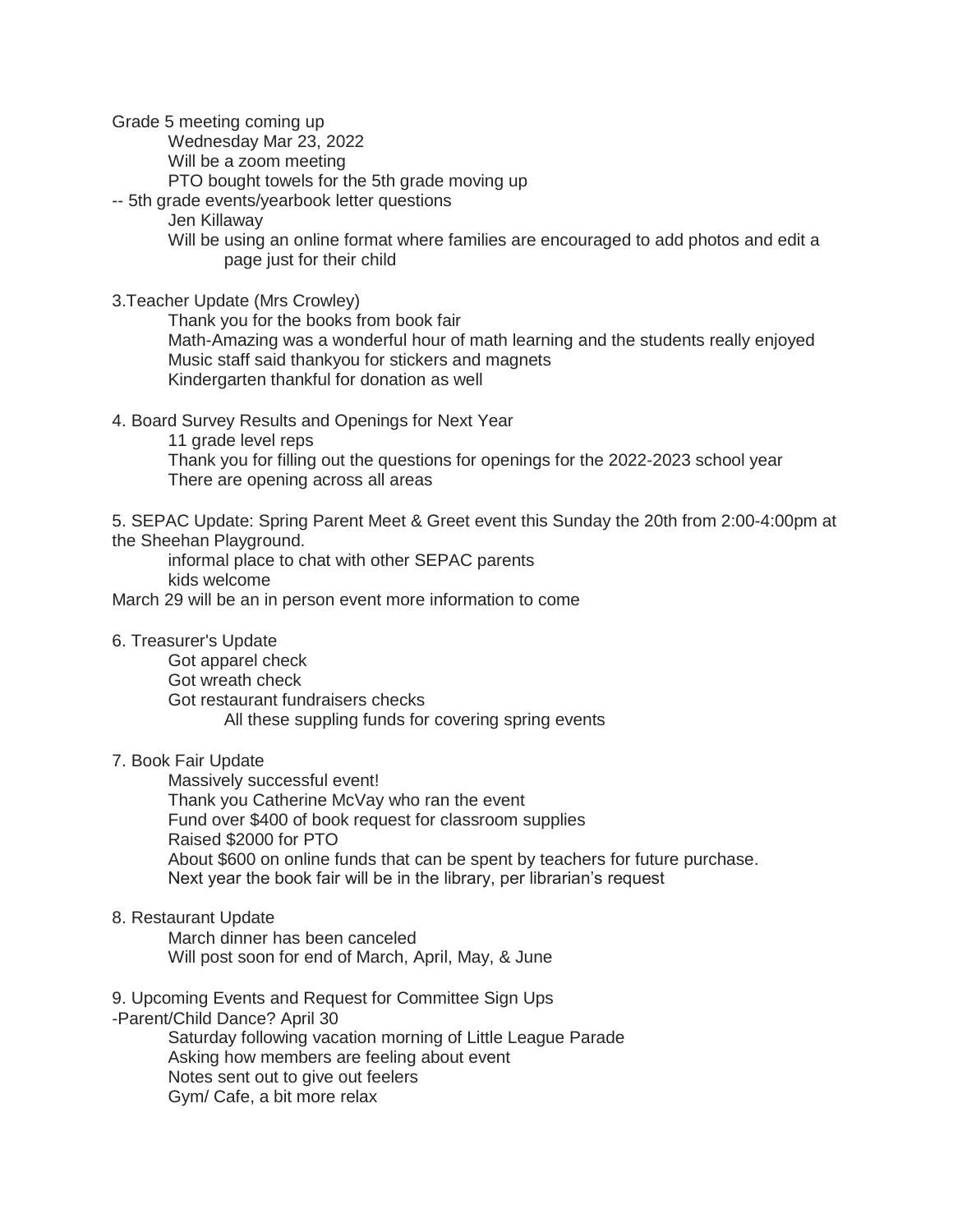Sound is bit better in Caf Book though Deb Noland Need to send email to check day Need windows and doors open Open to the all the communitte With ONE adult per child There will be a limit on how many can come With COVID concerns and Fire Code Committee is full -Teacher Appreciation Week May 2-6, 2022 Openings on this committee Please sign up, help spoil our teachers, join with a friend!! -Parent Social - May 20, 2022 German Club Light it up, Let the good times roll Theme Setting up outside venders Food **Supplies Entertainment** Tickets sale will open soon they will be \$50 per-person Going with a Vegas style theme Business can buy a spot on the step and repeat as well as sponsor a table Great need for a graphic designer for an invite for the event Auction items GLR- being asked to create an auction item Theresa Laham will collect these items Teachers will be asked to create an experience for students that families bid on Amanda Fairbanks will collect these items, recommendation to set up a google doc Title and descriptions Local DJ was hired for event -Movie Night - June 10th On the field At dusk The friday before the last day of school Show 5th grade video Movie TBD Looking for committee members 10.Enrichment Update Math-amazing happened March 15 Event coming in April More things in the works Tammy will talk with school to book events 11.Questions/Comments Open the floor